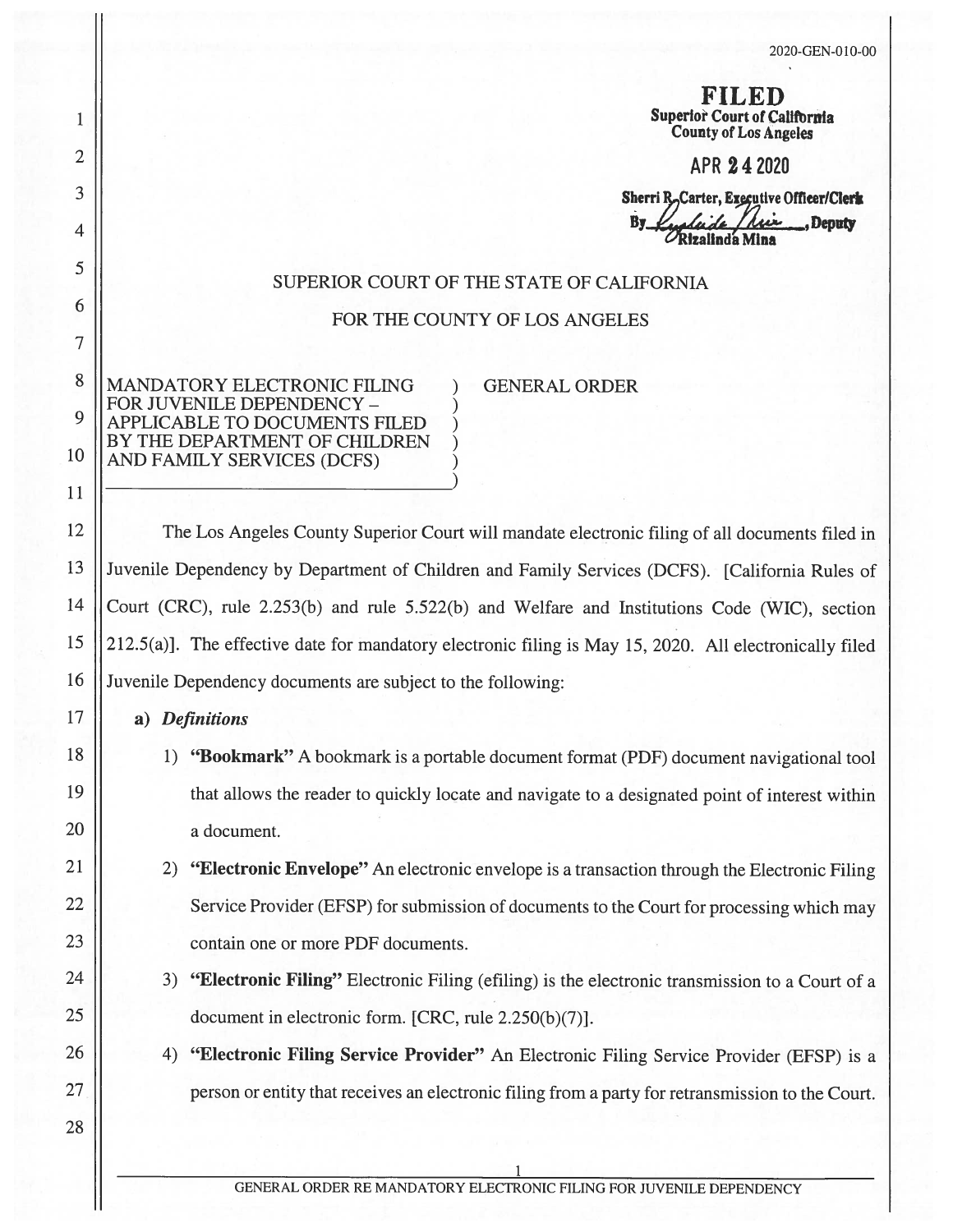<sup>1</sup> In the submission of filings, the EFSP does so on behalf of the electronic filer and not as an 2  $\parallel$  agent of the Court. [California Rules of Court, rule 2.250(b)(8)].

- 3 | 5) **"Electronic Signature"** For purposes of these local rules and in conformity with Code of <sup>4</sup> Civil Procedure (CCP) section <sup>17</sup> (b) (3)), section 34, and 1010.6 subdivision (b)(2), and <sup>5</sup> CRC, rule 2.257, the term "Electronic Signature" is generally defined as an electronic sound, <sup>6</sup> symbol, or process attached to or logically associated with an electronic record and executed 7 | or adopted by a person with the intent to sign the electronic record.
- 8 6) "Hyperlink" A hyperlink is an electronic link providing direct access from one distinctively <sup>9</sup> marked <sup>p</sup>lace in <sup>a</sup> hypertext or hypermedia document to another in the same or different 10 document.
- <sup>11</sup> 7) "Portable Document Format" <sup>A</sup> portable document format (PDF) signifies <sup>a</sup> digital <sup>12</sup> document format that preserves all fonts, formatting, colors, and graphics of the original 13 || source document, regardless of the application platform used.
- 14 **b**) Mandatory Electronic Filing
- <sup>15</sup> 1) Department of Children and family Services (DCFS)

16 | Pursuant to CRC, rules 2.253(b) and 5.522(b) and WIC 212.5(a), DCFS will be required to 17 electronically file documents with the Court either through an approved EFSP or by acting 18 | as an approved EFSP. Providers shall be listed on the Court's website at www.lacourt.org.

19 | 2) Exempt Filings

28

- 20 | A. The following documents shall not be filed electronically:
- 21 | i. Preemptory Challenges or Challenges for Cause of a Judicial Officer (CCP 170.6 and 22 | 170.3); and
- <sup>23</sup> ii. Trial and Evidentiary Hearing Exhibits

# 24 **c**) Electronic Filing System Working Procedures

25 | 1) Electronic Filing Service Providers

26 | EFSPs must obtain and manage registration information for persons and entities 27 **electronically filing documents with the Court.** 

2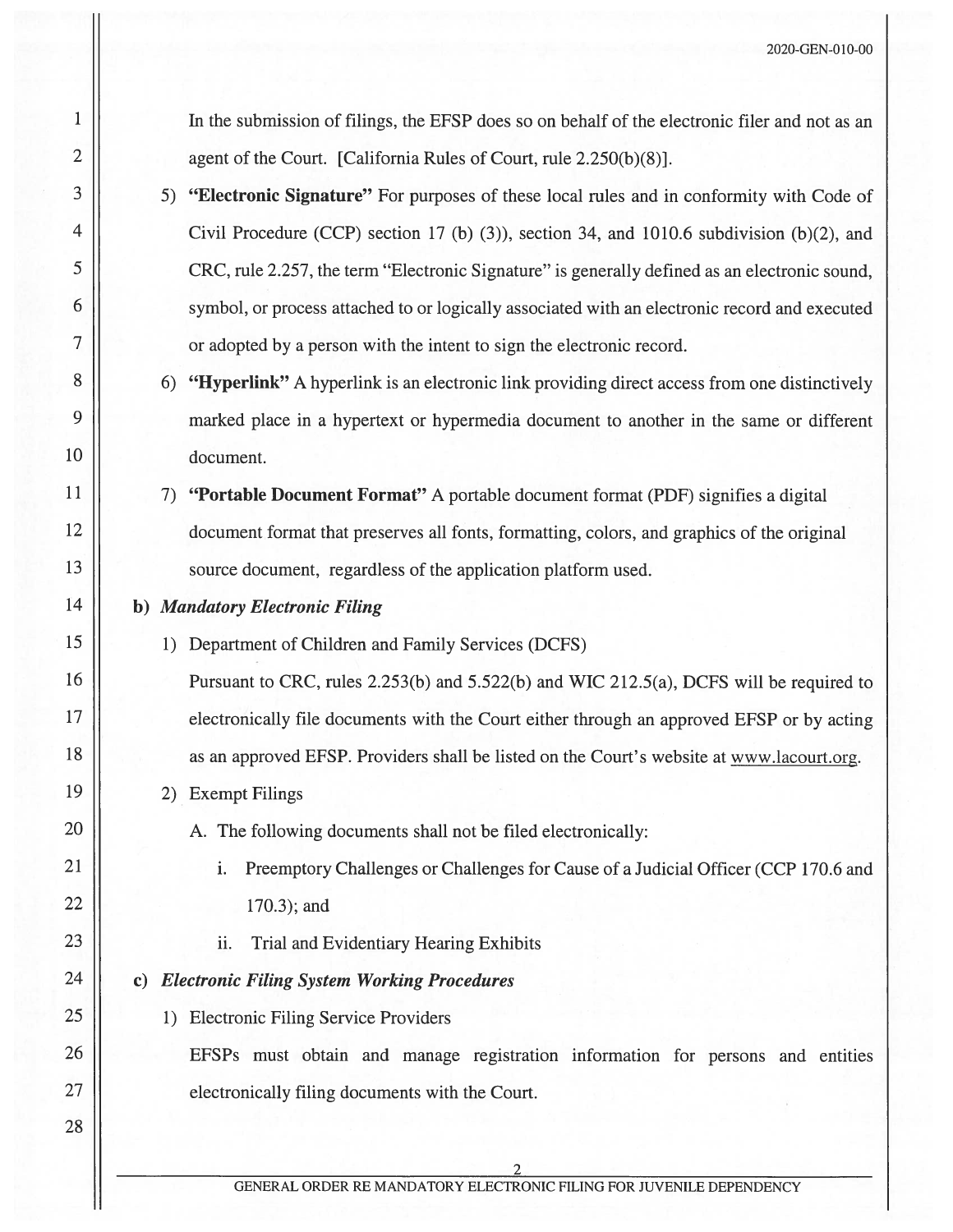| 1  | <b>Technical Requirements</b><br>2)                                                           |                                                                                                 |  |
|----|-----------------------------------------------------------------------------------------------|-------------------------------------------------------------------------------------------------|--|
| 2  |                                                                                               | A. Documents must be electronically filed in PDF, text searchable format.                       |  |
| 3  |                                                                                               | B. Exhibits to documents must be text searchable when technologically feasible                  |  |
| 4  |                                                                                               | without impairment of the document's image and must be bookmarked within the                    |  |
| 5  |                                                                                               | document pursuant to CRC, rules $3.1110(f)(4)$ and $2.256(b)$ .                                 |  |
| 6  |                                                                                               | C. Digital documents containing exhibits must comply with CRC, rule 3.1110(f)(4).               |  |
| 7  |                                                                                               | D. Attachments to primary documents shall be indexed separately by selecting the                |  |
| 8  |                                                                                               | corresponding document type. Examples include but are not limited to the                        |  |
| 9  |                                                                                               | following:                                                                                      |  |
| 10 |                                                                                               | i.<br><b>Medical Reports;</b>                                                                   |  |
| 11 |                                                                                               | ii.<br><b>Educational Repots;</b>                                                               |  |
| 12 |                                                                                               | iii.<br><b>Psychological Reports:</b>                                                           |  |
| 13 |                                                                                               | iv.<br><b>Birth Certificates;</b>                                                               |  |
| 14 |                                                                                               | Photographs of Minors; and<br>$\mathbf{V}$ .                                                    |  |
| 15 |                                                                                               | vi.<br>Any other documents that are sealed or are statutorily confidential.                     |  |
| 16 |                                                                                               | 3) Accompanying/Multiple Documents                                                              |  |
| 17 |                                                                                               | Accompanying/multiple documents relating to one case can be uploaded in one envelope            |  |
| 18 | transaction.                                                                                  |                                                                                                 |  |
| 19 | <b>Sealed Documents</b><br>4)                                                                 |                                                                                                 |  |
| 20 |                                                                                               | Sealed and conditionally under seal documents pursuant to CRC, rule 2.551, et. Seq., shall      |  |
| 21 |                                                                                               | be filed electronically. The burden of accurately designating the documents as sealed or        |  |
| 22 |                                                                                               | conditionally under seal at the time of submission is the submitting party's responsibility.    |  |
| 23 | Redaction<br>5)                                                                               |                                                                                                 |  |
| 24 |                                                                                               | Pursuant to CRC, rule 1.201, it is the submitting party's responsibility to redact confidential |  |
| 25 | information (social security number, caregiver's address, etc.) so that the information shall |                                                                                                 |  |
| 26 |                                                                                               | not be publicly displayed.                                                                      |  |
| 27 |                                                                                               |                                                                                                 |  |
| 28 |                                                                                               |                                                                                                 |  |
|    |                                                                                               | GENERAL ORDER RE MANDATORY ELECTRONIC FILING FOR JUVENILE DEPENDENCY                            |  |
|    |                                                                                               |                                                                                                 |  |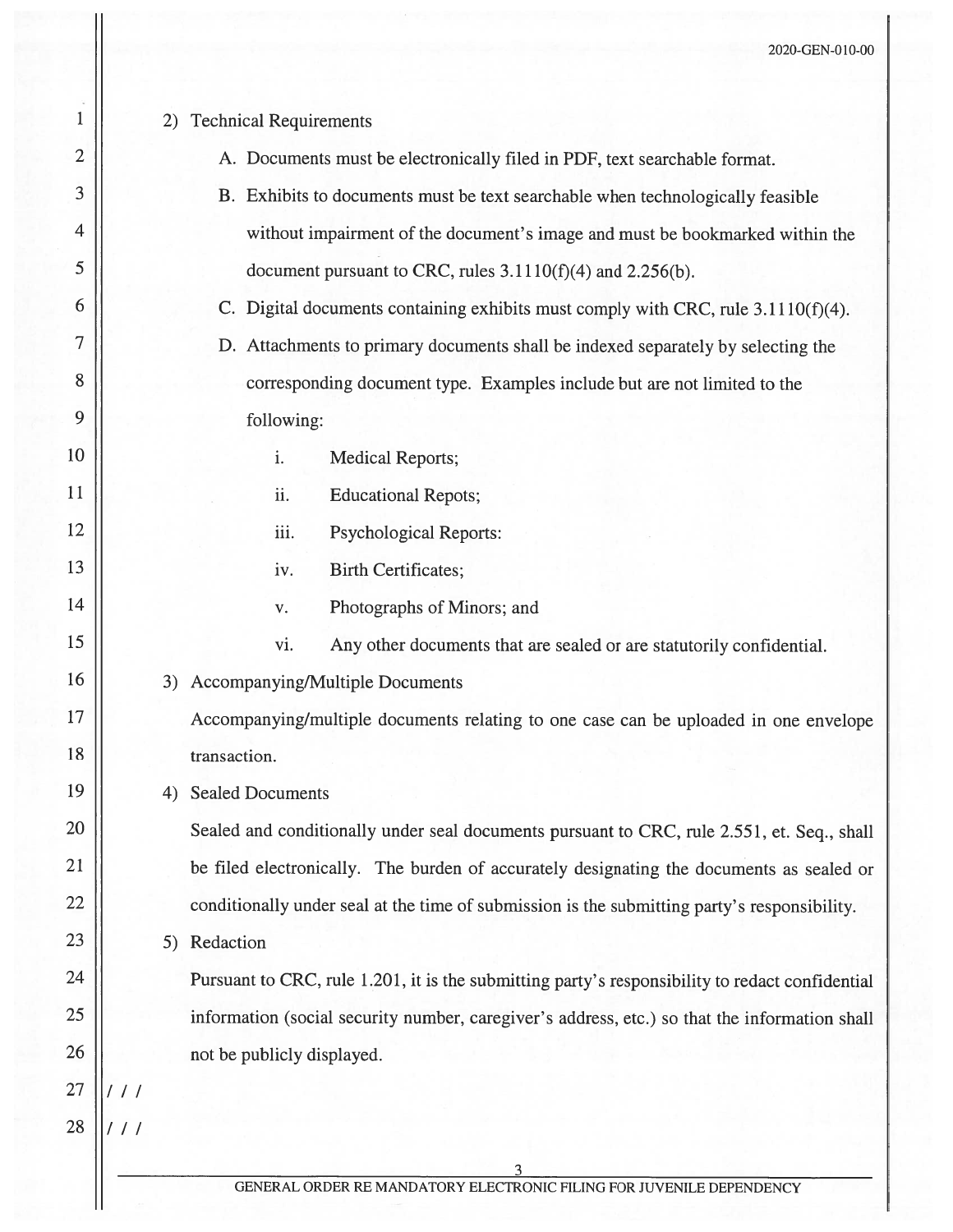## <sup>1</sup> d) Electronic filing Schedule

# 2 | 1) Trial Court Records

 Pursuant to Government Code section 68150, trial court records may be created, maintained 4 | and preserved in electronic format. Any document that the Court receives electronically must be clerically processe<sup>d</sup> and must satisfy all legal filing requirements in order to be filed  $\parallel$  as an official court record. [CRC, rules 2.100, et seq. and 2.253(b)(6)]

## 7 2) Filed Date

8 | Any document received electronically before midnight on a court day is deemed to have been 9 || effectively filed on that court day if accepted for filing. Any document received 10 electronically after midnight is deemed to have been effectively filed on the next court day. 11 || [CRC, rule  $2.253(b)(6)$  and CCP 1010.6(b)(3)]

#### 12 | 3) Detention Petitions

13 **Petitions involving detained minors must be electronically filed by 4:30 p.m.** the day prior 14 to the hearing date in order for the detention hearing to be heard by the expiration of the next 15 | judicial day. [WIC, sections 315, 319 (b) and CRC, rule 5.670(b)]

 $16 \parallel$  4) Reports

<sup>17</sup> Reports must be electronically filed at least <sup>10</sup> calendar days before the hearing. [CRC, rule 18 | 5.708(b)(2); WIC, section 366.21(c)]

19 | 5) Ex parte Applications

<sup>20</sup> Ex parte applications and all documents in suppor<sup>t</sup> thereof must be electronically filed no 21 | later than 10:00 a.m. the court day before the ex parte hearing. Any opposition to an ex parte 22 | application shall be electronically filed by 8:30 a.m. the day of the ex parte hearing.

23 | 6) Last Minute Information Reports

<sup>24</sup> Last minute information reports without proper notice to counsel shall contain information 25 || arising in the three calendar days prior to the court hearing. Last minute information reports 26 | should be provided to the court as soon as feasible or as required by statute. Reports 27 | containing information arising more than three calendar days prior to the court hearing shall

28